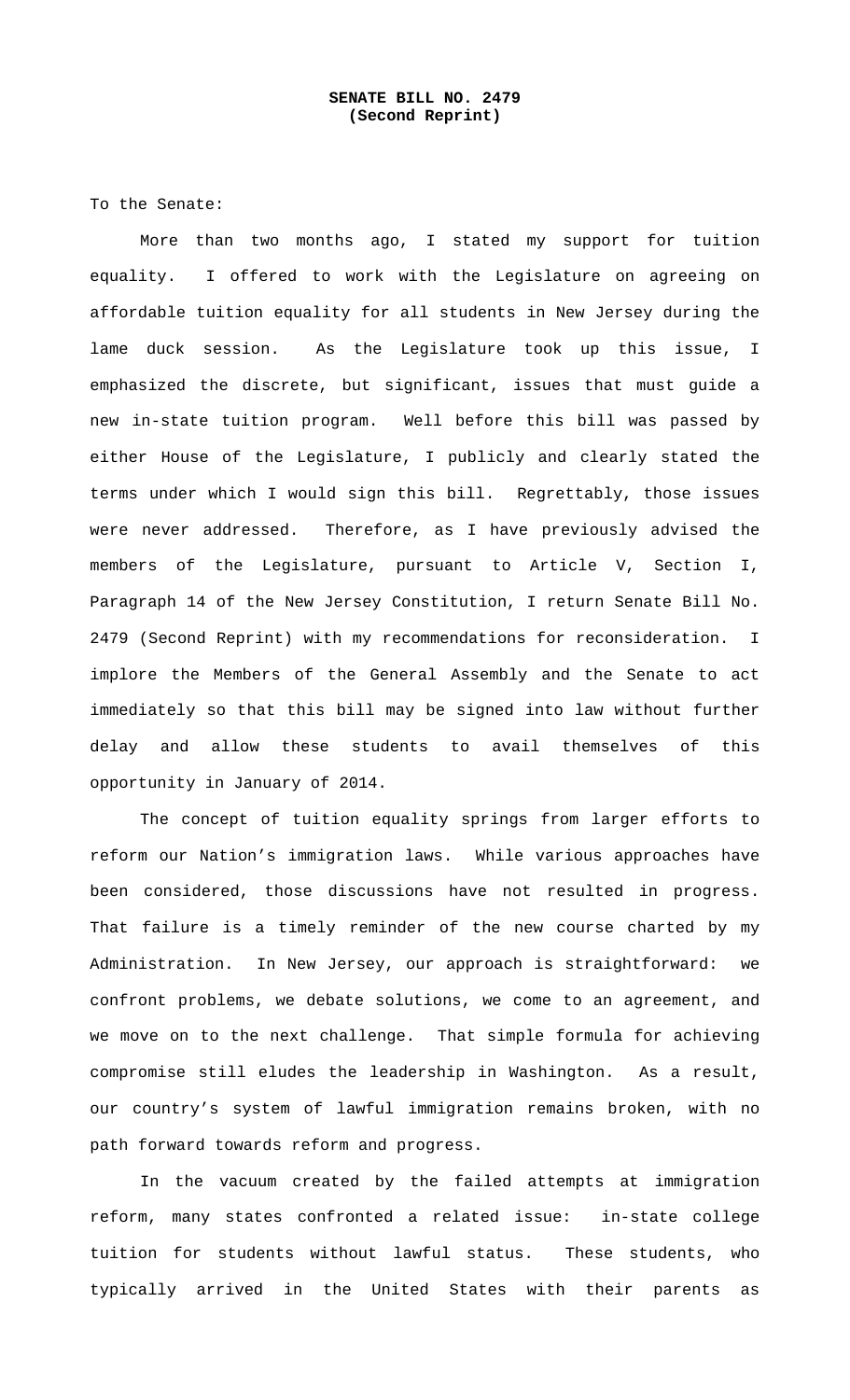children, face a daunting economic impediment to reaching their full potential. Having already invested hundreds of thousands of dollars in these students' K-12 education, as mandated by existing law, it is sensible to offer these students in-state tuition. Ensuring that higher education is available to these students likewise ensures future generations of children will be able to reach their full productive potential as successful members of our communities and be able to even more fully contribute to our society.

I do not, however, support the additional provision of this bill that goes beyond tuition equality and makes students without legal status eligible for any financial aid program administered by the Higher Education Student Assistance Authority or the Secretary of Higher Education. Making New Jersey a magnet for out-of-state students is fiscally imprudent and wholly unwise. Expansions to funding programs must always be carefully calibrated, and thoughtfully balanced against the reality of limited revenues, competing priorities, and sound planning for the needs of all citizens. Expanding financial aid in the manner proposed by this bill meets none of those standards, and serves only to drive enrollment from out-of-state students, at the expense of in-state residents. Today, I once again recommend that this unnecessary provision be removed.

First and foremost, I must stand as the guardian against renewed abuse of the taxpayers in New Jersey. Making New Jersey a magnet state by offering financial aid would diminish the amount of aid available to New Jersey students or place an unacceptable burden on our taxpayers. I will not allow either to happen through enactment of this legislation.

Revising this bill to enact tuition equality without unnecessary financial burdens on the taxpayers of New Jersey is neither complicated, nor controversial. With this single change, tuition equality will become the law of our State. I ask the Legislature to

 $\overline{2}$